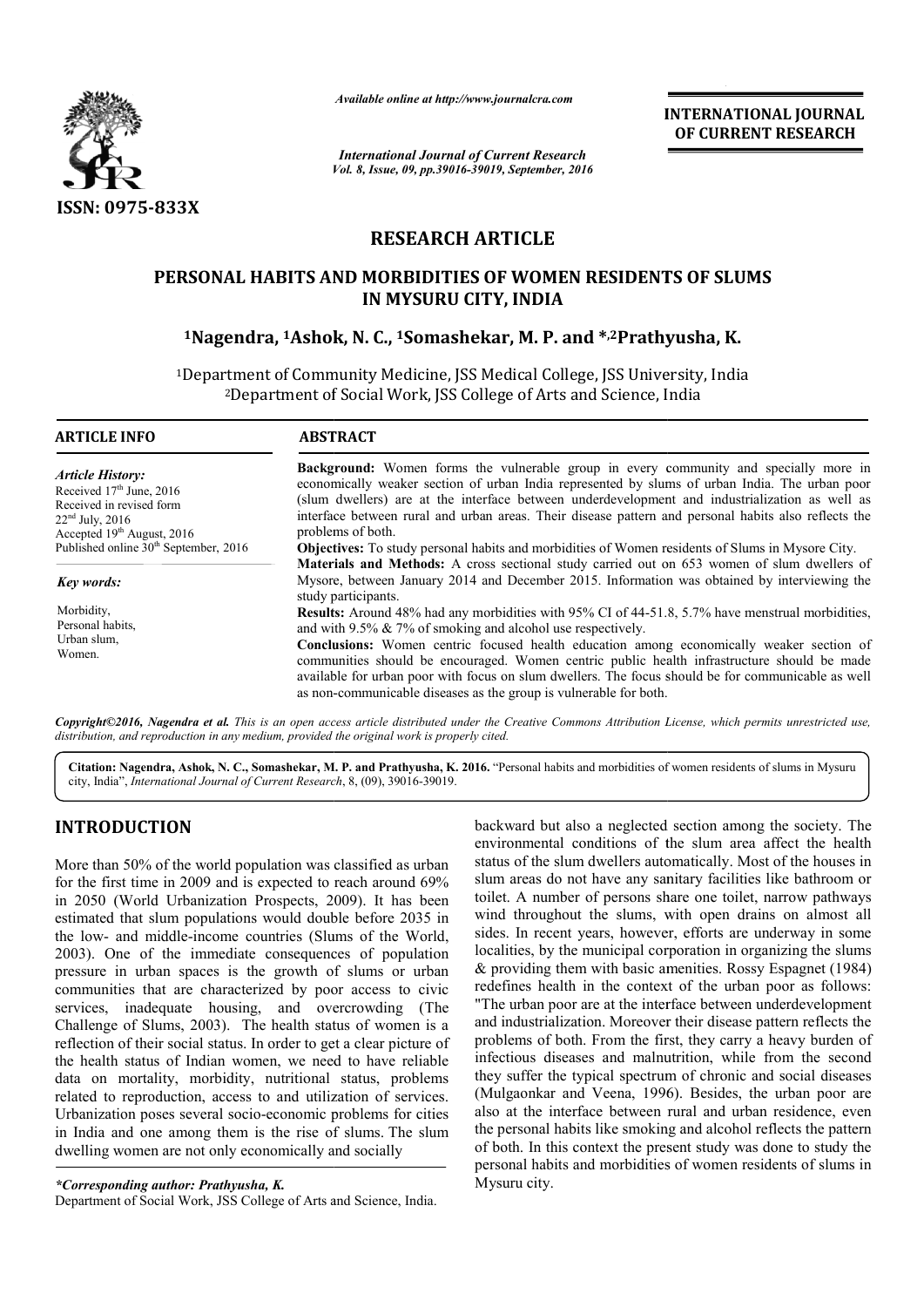## MATERIALS AND METHODS

Mysore is the fourth urbanized districts in Karnataka (65.26%, census 2011) with more than 50 percent of its residents living in urban area. The survey was conducted in notified slum areas of Mysore City. A cross sectional study carried out between January 2014 and December 2015 and a total of 653 individuals were interviewed using semi structured questionnaire. This sample size of 653 is calculated by using sample size calculator prepared by creative research system (CRS) (Ref.http.www.surveysystem.com). This gives the above sample size at 99% confidence level. Current study definition of morbidity is "any illness which requires medical treatment like consumption of any formulation of drugs over past six months" and menstrual morbidities included are mainly dysmenorrhea (painful menstrual cycles), menorrhagia (excessive bleeding during cycles), oligomenorrhea (intervals between menstruation exceeding 35 days) and polymenorrhea (interval between menstruation less than 21 days). Current tobacco use is use of any form of tobacco in last one week and current alcohol use is consumption of any form of alcohol in last one week. Confidentiality and autonomy of the respondent was given utmost importance also as per the institutional ethics committee certification, informed written consent was taken in Kannada language which was commonly spoken in these communities.

### RESULTS

The collected data was analyzed using the SPSS package. The relevant frequencies and tables for the major variables were studied and interpreted in terms of the objectives of the study. Descriptive statistics and other suitable techniques of statistics used to interpret the data. There were 653 individuals who had responded in the study and out of the 653 individuals 313 (47.9%) with 95% CI of 44.0 -51.8 had any type of morbidities in last six months (Table 1) and 5.4 % of individuals had faced some or any menstrual morbidity (Table 2). With regards to individual habits almost 10% (95% CI of 7.21-11.79) of the respondents agreed that they consume tobacco in any form, and the most prevalent among any form of tobacco use was chewing (Table 3 and Fig 1). Also  $(95\% \text{ CI of } 4.92 - 8.88)$  of individuals self-reported to be using Alcohol with varied frequency and quantity (Table 3). inly dysmenorrhea (painful menstrual cycles), menorrhagia<br>cessive bleeding during cycles), oligomenorrhea (intervals<br>ween menstruation exceeding 35 days) and polymenorrhea<br>erval between menstruation less than 21 days). Cur

Table 1. Morbidity Status of women slum dwellers in last six months

| Morbidity in last<br>6 months | Frequency (n) | Percentage $(\% )$ | 95% CI        |
|-------------------------------|---------------|--------------------|---------------|
| Present                       | 313           | 47.9               | $44.0 - 51.8$ |
| Absent                        | 340           | 52.1               |               |
| Total                         | 653           | 100.0              |               |

Table 2. Morbidity status during menstruation among women slum dwellers

| Variable  | Category    | Frequency (n) | Percentage $(\% )$ |
|-----------|-------------|---------------|--------------------|
| Menstrual | No response | 26            | 4.0                |
| problems  | Yes         | 35            | 5.4                |
|           | No          | 592           | 90.7               |
|           | Total       | 653           | 100.0              |

Association between different habits and morbidities could not be found because of the poor variability of presence of different habits compared to morbidity status which is having equal variance in both the groups. und because of the poor variability of prent habits compared to morbidity status which variance in both the groups.

| Table 3. Personal habits of the slum dwelling women |  |  |  |  |
|-----------------------------------------------------|--|--|--|--|
|-----------------------------------------------------|--|--|--|--|

| Variable    | Category   | Frequency<br>(n) | Percentage<br>$(\%)$ | 95% CI     |
|-------------|------------|------------------|----------------------|------------|
| Current     | Yes        | 62               | 9.5                  | 7.21-11.79 |
| tobacco use | No         | 591              | 90.5                 |            |
| in any form | Total      | 653              | 100.0                |            |
| Form of     | Cigar/pipe | $\theta$         | $\theta$             |            |
| tobacco     | Pan masala | 4                | 6.8                  |            |
| consumption | Ghutka     | 4                | 6.8                  |            |
|             | Chewing    | 33               | 55.9                 |            |
|             | Snuff      | 18               | 30.5                 |            |
|             | Total      | 59               | 100.0                |            |
| Alcohol     | Yes        | 45               | 6.9                  | 4.92-8.88  |
|             | No         | 608              | 93.1                 |            |
|             | Total      | 653              | 100.0                |            |



Fig. 1. Percentage distribution of different forms of tobacco use

### DISCUSSION

Women's health has always been considered in terms of maternal and child health (MCH). The women's movement and the health movement in India have drawn the conclusion that the poor health of women is based on a broad concept presented by political, economic and social conditions in which women are treated as second class citizens. The lack of basic needs for survival such as clean water, nutritious food and adequate housing, affects everyone but more so for women because of their poor and economically backward status in the community. Current study with a definition of any illness which requires medical treatment like consumption of any formulation of drugs over past six months gives staggering figure of 48.5% as the prevalence of morbidity, even though this number is very large and duration of six months is too wide, it reflects the underlying conditions as conducted in other studies about women in India and world. A study conducted by sharma *et al* on assessment of morbidity and health issues in slum of Udaipur showed about 31.2% males and 34.6% females were either suffering from or have a history of one or more illness within previous two weeks (Sharma et al., 2013). Women's health has always been considered in terms of maternal and child health (MCH). The women's movement and the health movement in India have drawn the conclusion that the poor health of women is based on a broad conce e treated as second class citizens. The lack of basic<br>survival such as clean water, nutritious food and<br>housing, affects everyone but more so for women<br>f their poor and economically backward status in the mmunity. Current study with a definition of any illness<br>ich requires medical treatment like consumption of any<br>mulation of drugs over past six months gives staggering<br>ure of 48.5% as the prevalence of morbidity, even thoug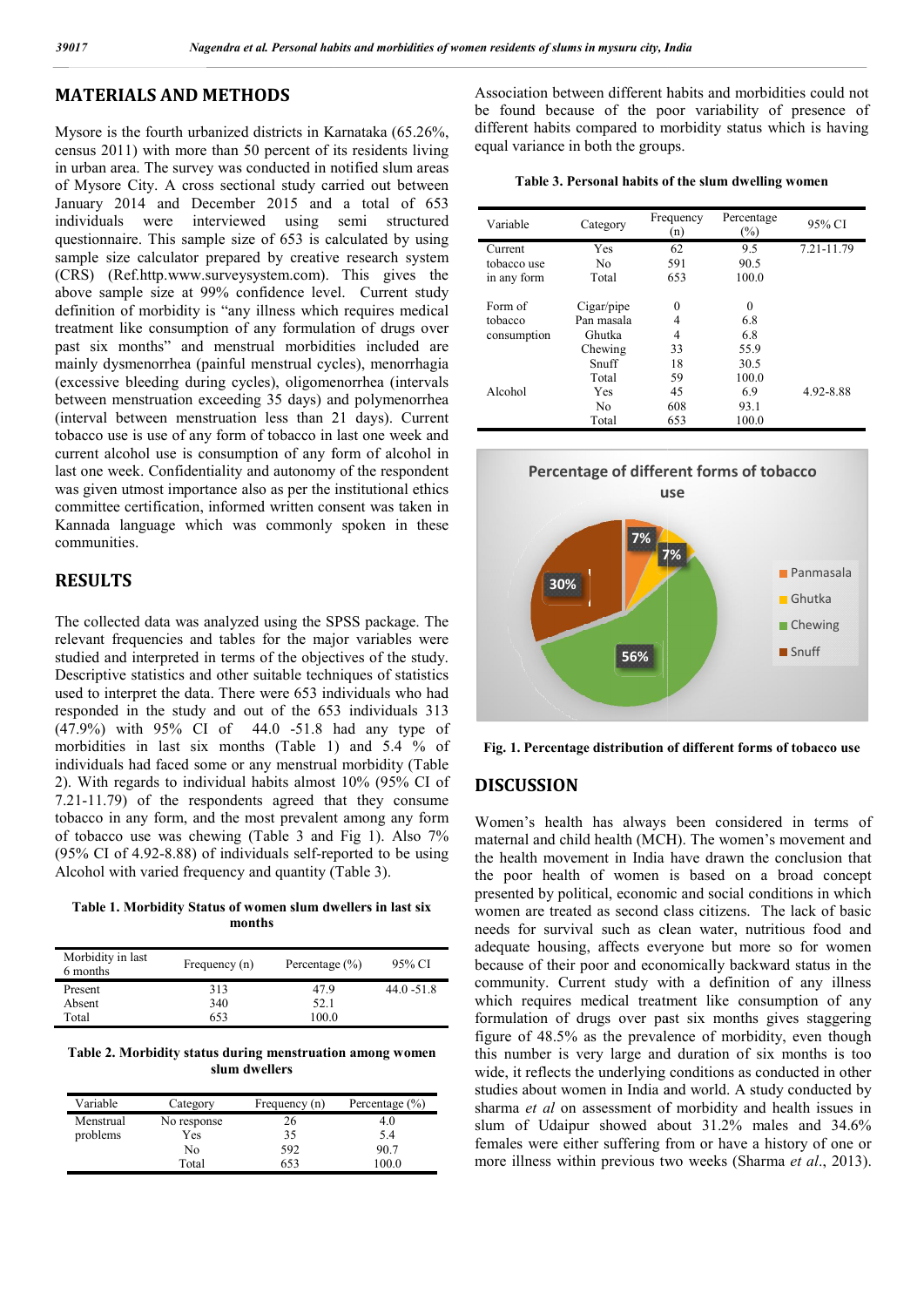A study by T Puwar, B Kumpawat *et al* in slum area of Ahmedabad found that 67% of episodes of acute illness occurred among females and as compared to males this difference was statistically significant (Puwar and Kumpavat, 2008). Studies highlight the factual position that malnutrition is another serious health concern that Indian women face (Chatterjee, 1990). While malnutrition in India is found among all segments of the population, poor nutrition among women germinates in childhood and continues throughout their lifetimes (Chatterjee, 1990; Desai, 1994). Also due to differential treatment of men and women, if there is not enough food, women are the ones to suffer most (Horowitz and Kishwar, 1985) . These presentations are more for women from economically weaker sections of urban slum. Community based study conducted in a rural area of Maharashtra viz., Gadchiroli district, shows that, of 650 women aged 13 and above, 55% complained of gynecological problems, but on clinical examination and laboratory tests, as many as 92% were reported to have one or more gynecological morbidity. Community-based unpublished study on gynecological morbidity conducted at Streehitakarini - a women's welfare organization, located in urban slums of Bombay, showed that almost 73 % women reported one or more Gynecological complaints (Mulgaonkar and Veena, 1996). A study conducted in urban resettlement colony of Delhi showed 28% of women having problems in the last menstrual period, 44 percent reported excessive bleeding while 17 percent had severe abdominal pain (Baridalyne and Reddaiah, 2004). The present study shows that menstrual morbidity is about 6%. The great disparity between the results of current study and other studies are attributed to non-response of the study participants, inclusion of problems like dysmenorrhea, menorrhagia, oligomenorrhea and polymenorrhea as menstrual morbidities, but not any other gynecological studies that are included in other studies. Tobacco consumption was significantly higher in poor, less educated, scheduled castes and scheduled tribe populations (Rani *et al*., 2003). Also the current study finds higher prevalence of bad habits of smoking and Alcohol consumption which is more compared to general population especially among women and always the numbers with respect to personal habits are not the true picture due to reporting bias. The prevalence of alcohol use among the general adult female population in India is 5% (Park, 2015) which is compared to 7% in present study. The prevalence of tobacco use among the general adult female population is 20% (WHO fact sheet, 2009- 2010) which is compared to 9% prevalence of this study group. A study by Gupta *et al*. had found self-reported tobacco smoking among females was 11.9% in 15 to 64 years age group at urban slums of Haryana in year 2003-2004 (Gupta *et al*., 2010). These findings also strengthen the hypothesis of high morbidity because of the direct risk behavior due to these personal habits which are proven as risk factors for noncommunicable disease. Cost, social acceptability and nonstringent regulations pertaining to smokeless tobacco (SLT) product sales have made people choose and continue using SLT. Chewing tobacco is the commonest form with 55% among all forms of tobacco consumption in this study which is comparable to the study by Goswami et.al in Ahmedabad showing results where Tobacco chewing was significantly higher than tobacco smoking among females of 5 years and above ages, tobacco chewing was significantly higher than

smoking (p=0000) (Goswami and Kedia, 2010). It is nothing but the reflection of social acceptance for this form of consumption among the women in the community. The facts of the study prove that the situation with respect to women's health in the urban slums is neglected the most. It is found that women were found to seek treatment only when their health problem caused great physical discomfort or when it affected their work performance. The problem is compounded by the absence of public health infrastructure like Primary health center in urban areas. Its absence also makes poor statistical record in urban areas especially for those in economically weaker section of urban areas where there is no formal public health infrastructure.

#### Conclusion

The situation with respect to women's health in the urban slums is neglected the most as discussed and also found that these women seek treatment only when their health problem caused great physical discomfort or when it affected their work performance, which implies their poor decision making and awareness of health. Such a scenario therefore solicits the attention of policy makers and program managers to address women's health needs on an urgent basis especially for those in economically weaker section of urban areas where there is no formal public health infrastructure. Following are the limitations of the present study

- a) Study is limited / restricted only to the declared slums of Mysore city. Hence there is a less scope to generalize the data to other slums.
- b) Association could not be proved between habits and morbidity.
- c) Quantification of alcohol and smoking habits could not be done.

#### Acknowledgements

We acknowledge the inputs by Dr. Shrinivasa B M, Assistant Professor, Department of Community Medicine, also for the people of Mysuru urban slums who wholeheartedly participated in our study. We also acknowledge Dr. Renuka M, Professor and Head, Department of Community Medicine for her support and encouragement throughout the study.

#### **REFERENCES**

- Available at : http://www.who.int/tobacco/surveillance/en\_tfi\_ india\_gats\_fact\_sheet.pdf.
- Baridalyne N, Reddaiah V.P. 2004. Menstruation: knowledge, beliefs and practices of women in the reproductive age group residing in an urban resettlement colony of Delhi. Health and population; perspectives and issues January 27(1):9-16.
- Chatterjee, Meera, 1990. Indian Women: Their Health and Economic Productivity, World Bank Discussion Papers 109, Washington, DC.
- Goswami M, Kedia G. 2010. Socio-demographic and morbidity profile of slum area in Ahmedabad, India. *National Journal of Community Medicine*, 1(2):106-110